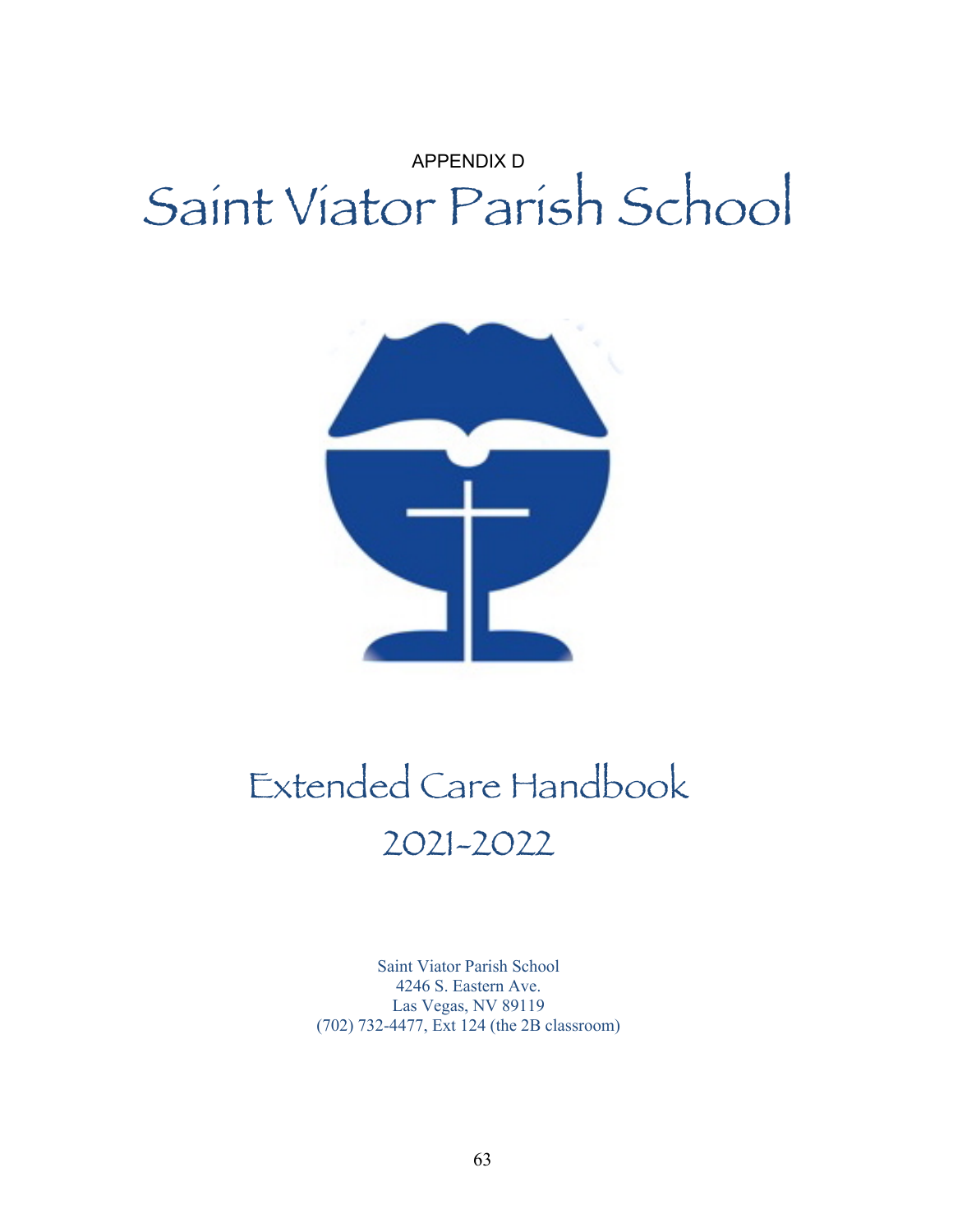| Family Name                                                           | <b>Family#</b>                                                     |  |  |
|-----------------------------------------------------------------------|--------------------------------------------------------------------|--|--|
| Address                                                               | Zip<br><u> 1989 - Johann Stoff, Amerikaansk politiker († 1989)</u> |  |  |
|                                                                       | Grade                                                              |  |  |
|                                                                       | Grade                                                              |  |  |
|                                                                       | Grade                                                              |  |  |
|                                                                       | Business Phone                                                     |  |  |
|                                                                       |                                                                    |  |  |
| Mother                                                                | Business Phone                                                     |  |  |
|                                                                       |                                                                    |  |  |
|                                                                       | Parent(s) or Guardian(s) with whom the child resides:              |  |  |
|                                                                       |                                                                    |  |  |
|                                                                       |                                                                    |  |  |
| In addition to parents, authorized pick-up persons (must present ID): |                                                                    |  |  |
|                                                                       | Contact $\#$                                                       |  |  |
| Name: Names                                                           | Contact # $\frac{1}{2}$                                            |  |  |
|                                                                       | Contact #                                                          |  |  |

# **EXTENDED CARE PROGRAM REGISTRATION FORM for 2021-2022**

# *EXTENDED CARE PROGRAM FEE SCHEDULE*

**Yearly Registration Fee:** \$50 per child **After School Rates for registered students**: \$5.00 per hour per child. Morning Care for registered students: \$2.00 per day

**Drop-in Status:** Unregistered drop-ins would be \$10.00 per hour per child on the first event. **The registration fee will need to be paid after the second drop-in**.

St. Viator Parish School reserves the right to amend the Extended Care Handbook for just cause. Parents will be promptly notified in writing if changes are made. We have read and agree to be governed by this handbook.

| Parent/Guardian Signature: | Date: |  |
|----------------------------|-------|--|
|----------------------------|-------|--|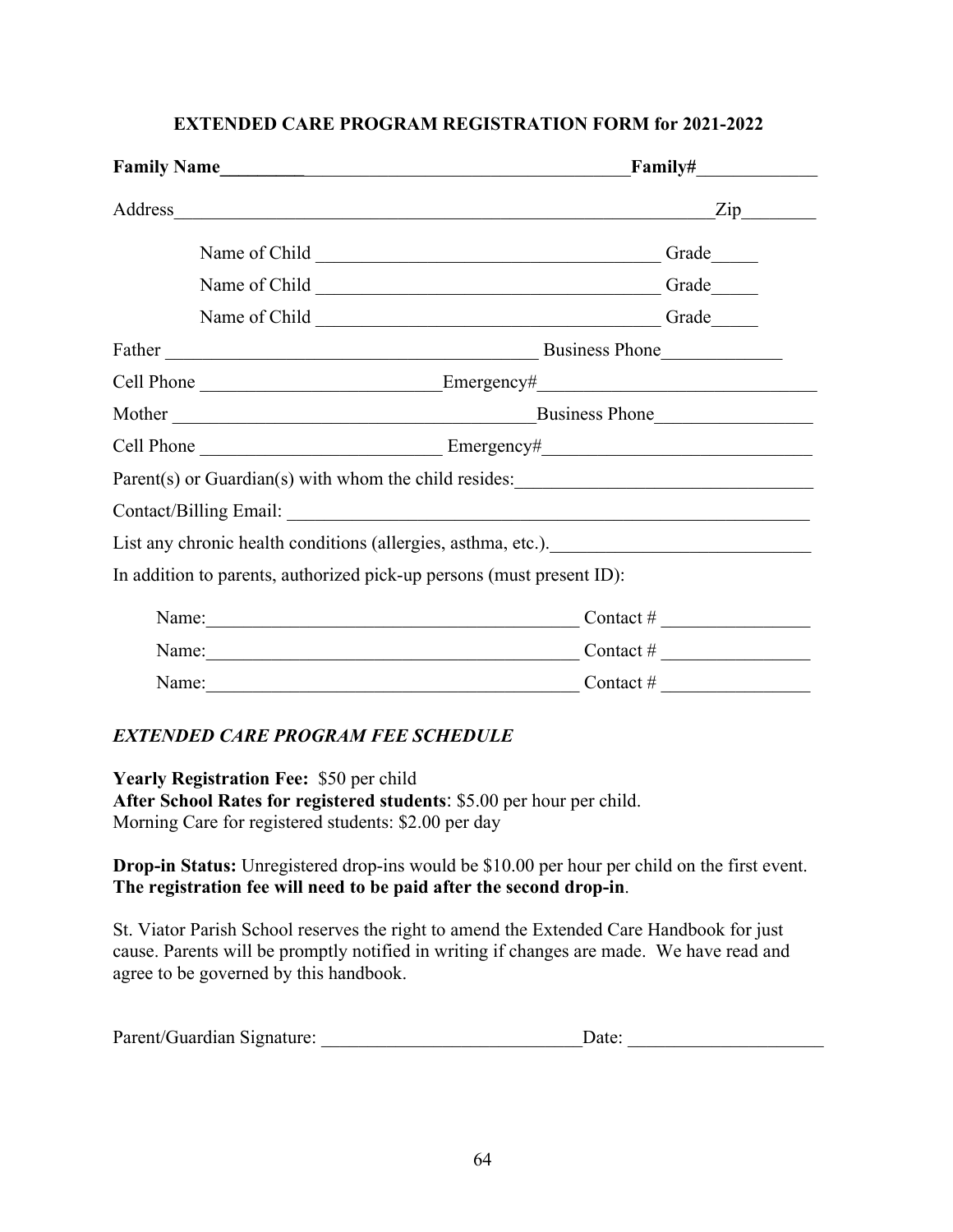#### **EXTENDED CARE PROGRAM FOR 2021-2022**

We are pleased to announce that St. Viator Parish School offers an Extended Care Program to support of our children and parents. The program is staffed by school employees, and on occasion, volunteer personnel. The program begins on the first official day of school with supervision from 7:00 a.m. to 7:45 a.m. and again from 2:45 p.m. until 5:30 p.m. and on early dismissal days from  $12:00$  p.m.  $-5:30$  p.m.

The pages contained in this handbook explain the philosophy and goals, admissions, daily release, discipline policies and the fee schedule. Please be sure to read through everything carefully and sign the statement at the end of this handbook. With your cooperation and courtesy, the staff will be able to continue this much needed service.

Sincerely,

Mrs. Katie Kiss, Principal

#### **GOAL**

The Extended Care Program of St. Viator Parish School provides children with a Catholic environment extending the philosophy of St. Viator Parish School into the hours after school during the school year (closed on school holidays). The program serves the children of parents who work outside the home. There is a clear academic component, which includes homework time, as well as art, computer time, games and activities. The program provides safety, care, supervision and recreation.

The entire program is under the administration of the school principal; a coordinator, teachers and other caregivers staff the St. Viator School Extended Care Program. The staff members work together to help each child grow in maturity and self-respect, as well as to maintain an atmosphere where respect of others is encouraged.

#### **ADMISSIONS POLICY**

St. Viator Parish School agrees to provide Extended Care for a student and, in return, the parent(s) agree to pay a fee to support the rules of the program. Fees are the sole support of the school Extended Care Program. St. Viator School or Parish does not subsidize it.

All students in the program must have a registration form, a release form and a medical information form on file for the Extended Care Program. Parents must complete and return these forms along with the \$50 non-refundable registration fee, per child.

Parents who choose to use the Extended Care Program on an irregular (or drop-in) basis are required to register their child and pay the yearly \$50 registration fee.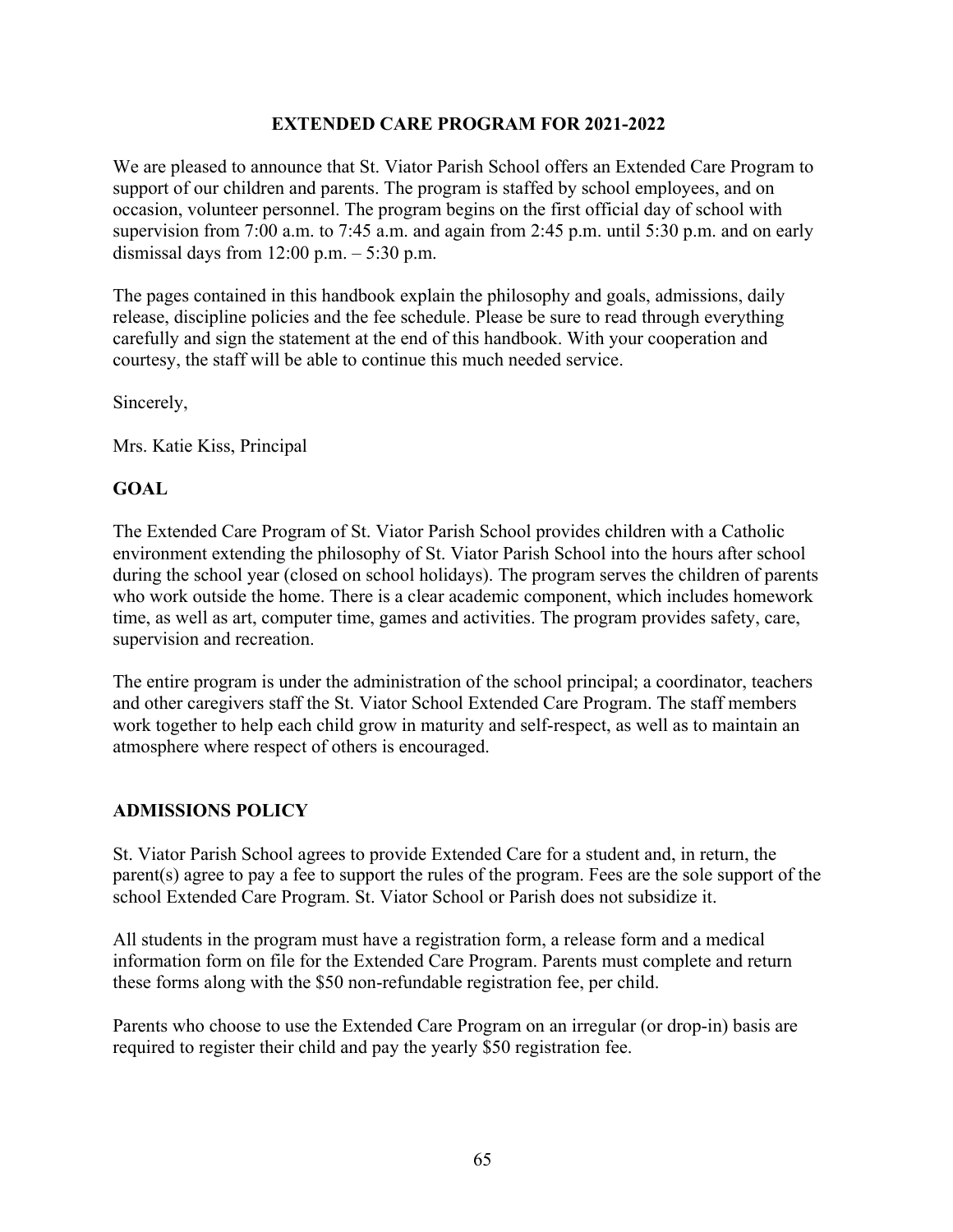#### **FEE SCHEDULE:**

#### **Non-Refundable Registration Fee: \$50 per child**

**After Care Rates for registered students**: \$5.00 per hour, per child billed monthly. **Morning Care Rates for registered students:** \$2.00 per hour, per child billed monthly.

**Drop-in Status:** Unregistered drop-ins will be billed \$10.00 per hour, per child on the first event. The registration fee will be billed after the second drop-in.

In order to continue to serve the children in an adequate and fair way it is necessary that all payments be prompt and complete. Extended Care Program participation may be suspended at any time for families with delinquent accounts.

Invoices will be emailed on a monthly basis and payment must be received 15 days from invoice date. If payment is not received within 15 days of the invoice date, a late fee of \$30 per child will be accessed per month. Payment should be made in the school office. Fees can be paid by check, cash or by using a credit or debit card at a 3% service charge. Checks should be made out to St. Viator School. The school office is responsible for the collection of fees. Late pick-up fees must be paid with the next regular payment of the program fees or the child *may*  be dismissed from the program.

#### **DAILY PROCEDURES**

- Students should report to the cafeteria immediately upon dismissal.
- Supervision of students on the school campus ends at 2:55 p.m. Any student waiting on the school campus after 3:00 p.m. on regular days and after 12:15 p.m. on early dismissal days will be signed into Extended Care and charged the drop-in rate for that time.
- Extended Care provides a healthy snack upon arrival. Permission by the coordinator to bring a snack from home may be given in a case where the child has food allergies. Parents should send in written notification of any food allergies.
- Each day a homework period is scheduled for all students, as necessary. It is the child's responsibility to know what homework has been assigned. It is the responsibility of parents to check homework assignments at home. The older students may have more work than can be completed during the homework period.
- Designated areas/rooms will be provided for the program. They are: Classroom 2B, classroom 3B, and the main campus playgrounds. Schoolyard space for outdoor play will be available. Children should not be in any other part of the school building without the direct knowledge and permission of a staff member.
- Your child can only be released to you or persons designated on the registration form. If someone else is to be responsible for your child, we must have notice **IN WRITING**  signed and dated by you. Identification will be required.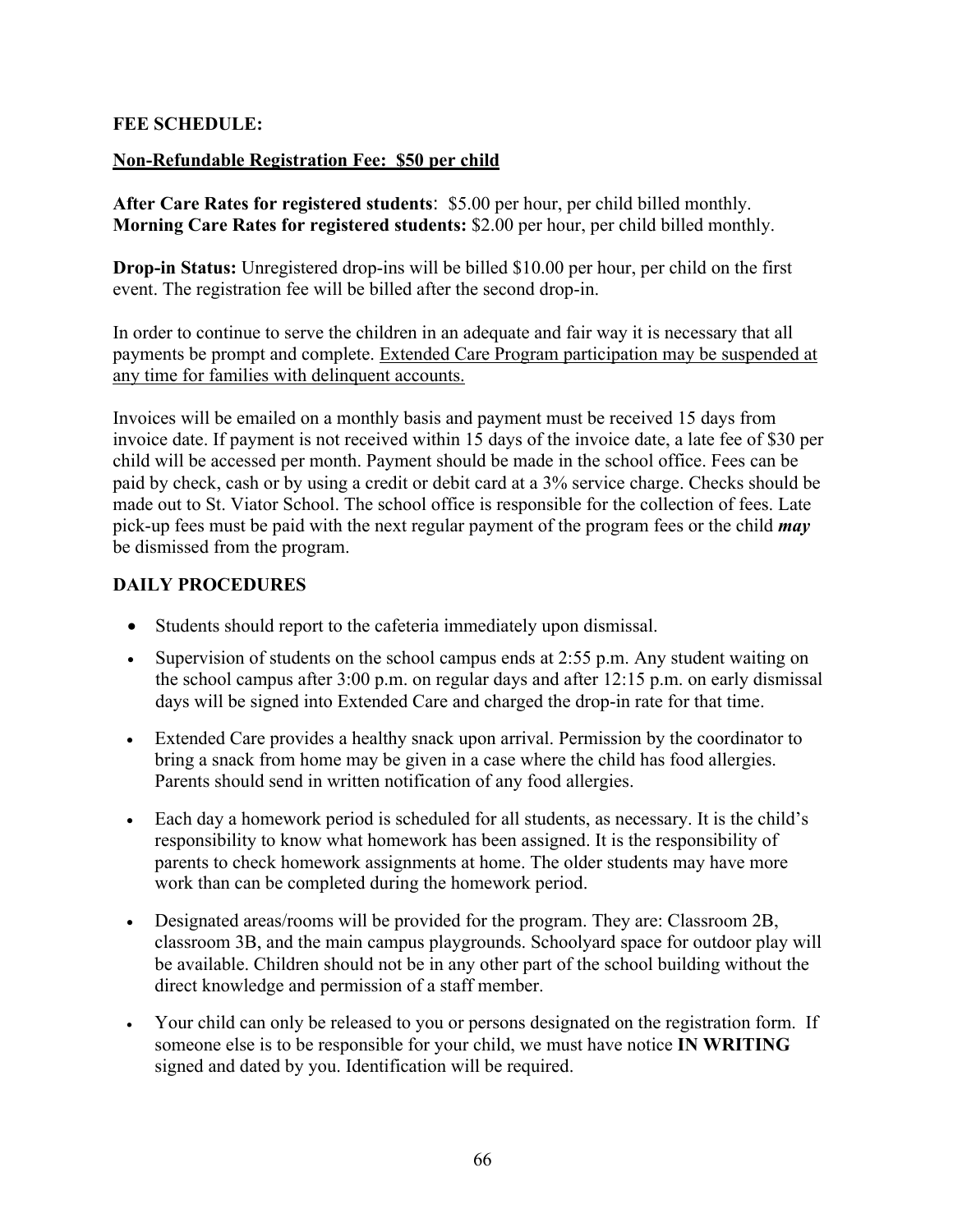- All students must be picked up no later than 5:30 p.m. Your child(ren) must be signed out of the program by you (or your designee) initialing the attendance log and indicating the pick-up time.
- For liability purposes: Once your child has been signed out they must remain under parental supervision at all times if they will be staying on campus.

**Pick-Up Time:** This program ends at 5:30 p.m. It is common courtesy to the staff to respect the time of closure. Parents who have difficulty with the pick-up time should make arrangements with others listed as authorized pick-up individuals. If a parent is late, a staff member will stay with the child until the parent arrives. A late fee will be charged if the coordinator ascertains that a late pick-up or a history of late pick-ups occurs. Parents enter school by the designated door to pick up children. Official attendance records are kept for the Extended Care Program. Accurate times must be recorded when the child is picked up by an adult.

Late Pick-Up fee: If a parent arrives after 5:30 p.m. there will be an additional fee of \$1 per minute, per child for every minute past 5:30 p.m. Fee for late pick up must be paid with the next regular payment fees. These fees apply on a regular or drop-in status.

## **MINIMUM DAY DROP IN RATE**

Early dismissal days (minimum day) are very difficult to staff, and parents are strongly urged to plan in advance for these days. The rate for non-registered drop-ins for Minimum Day Care is \$10.00 per hour per child.

# **DISCIPLINE POLICY**

Please be advised that since the Extended Care Program is an extension of the school program, all rules contained in the Parent–Student Handbook apply. Remember the success of the program requires the cooperation of all.

All children and adults in the Extended Care Program are expected to act in a cooperative and respectful manner toward the adults in charge, other students in the program, as well as all school/students property.

Any disciplinary action deemed necessary at the time of an incident will be discussed with the parent or guardian by the staff member in charge as soon as possible. Recurring incidents will be brought to the attention of parents/guardians, the director, and the administration. If there is a serious discipline problem with your child he/she will be given a discipline referral that you will be expected to sign before your child returns to the program. The school administration will take action on matters of serious misconduct or behavior. Any further problem may result in immediate suspension or expulsion from the program.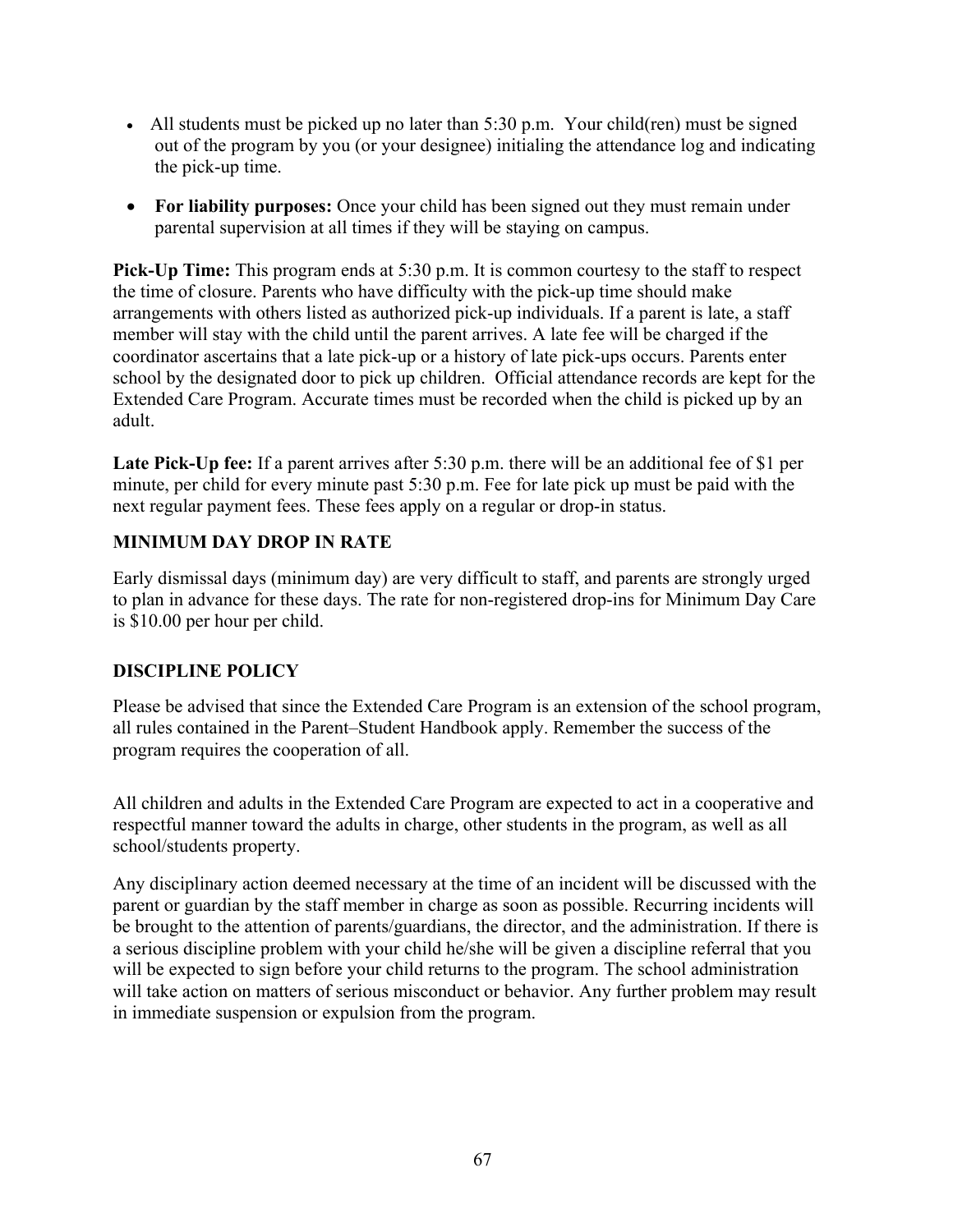## **HEALTH CONCERNS**

Health is always a concern of the school staff. Extended Care Program staff must be aware of chronic health concerns of the child and how to respond in case of emergency. Please check to see that you have provided any special health information on the registration form.

The Extended Care Program follows the policy of St. Viator Parish School with regard to health issues. Medication will be dispensed through the school office between 8:00 a.m. and 2:45 p.m. provided the appropriate release statement is signed and on file.

*No medication will be dispensed while children are in the Extended Care Program except under emergency conditions. If there is an emergency medication that the child may need administered, an additional prescription must be given to the Extended Care Department and a copy of the appropriate Diocesan form must be on file in the office. If a child becomes ill while attending the program, a parent/guardian will be notified (or other person listed on your emergency card if the parent/guardian cannot be reached).*

**Food allergies:** Parents of children with special dietary needs should discuss them with the Extended Care Supervisor and give written notification of *"forbidden"* foods. If something serious should occur and the building is evacuated the children will be taken to a designated place. Parents will be given information as to the site chosen.

#### **ILLNESS OR ACCIDENT**

In cases, which appear to be of minor nature, first aid will be administered on the premises.

In cases which appear to be serious, the Extended Care Coordinator will make every effort to notify the parent or guardian and to carry out the instructions as given on the emergency form. If the home does not supply adequate emergency instructions, or if the instructions given cannot be followed at the time of the emergency, the staff will act accordingly to their best judgment for the welfare of the child. Students may be covered by the school insurance.

Parents will be expected to make provisions for taking sick children home. The Extended Care Program does not have a nurse on staff or capabilities for the transportation of children.

Fire drills and emergency procedures will be coordinated with school policy.

#### **PERSONAL BELONGINGS**

Children do not change clothes for the Extended Care Program. Children will be outside for play on most days. It is expected that parents be responsible to check for all correct clothing including outerwear at the time of pick-up. Staff members are not responsible for lost clothing.

#### **PARENTAL RESPONSIBILITIES**

With the children's safety and well-being in mind, it is most important that the parent fill out the emergency form and adhere to the instructions given. Please be sure to give any information that will ensure your child's well-being and update it whenever necessary.